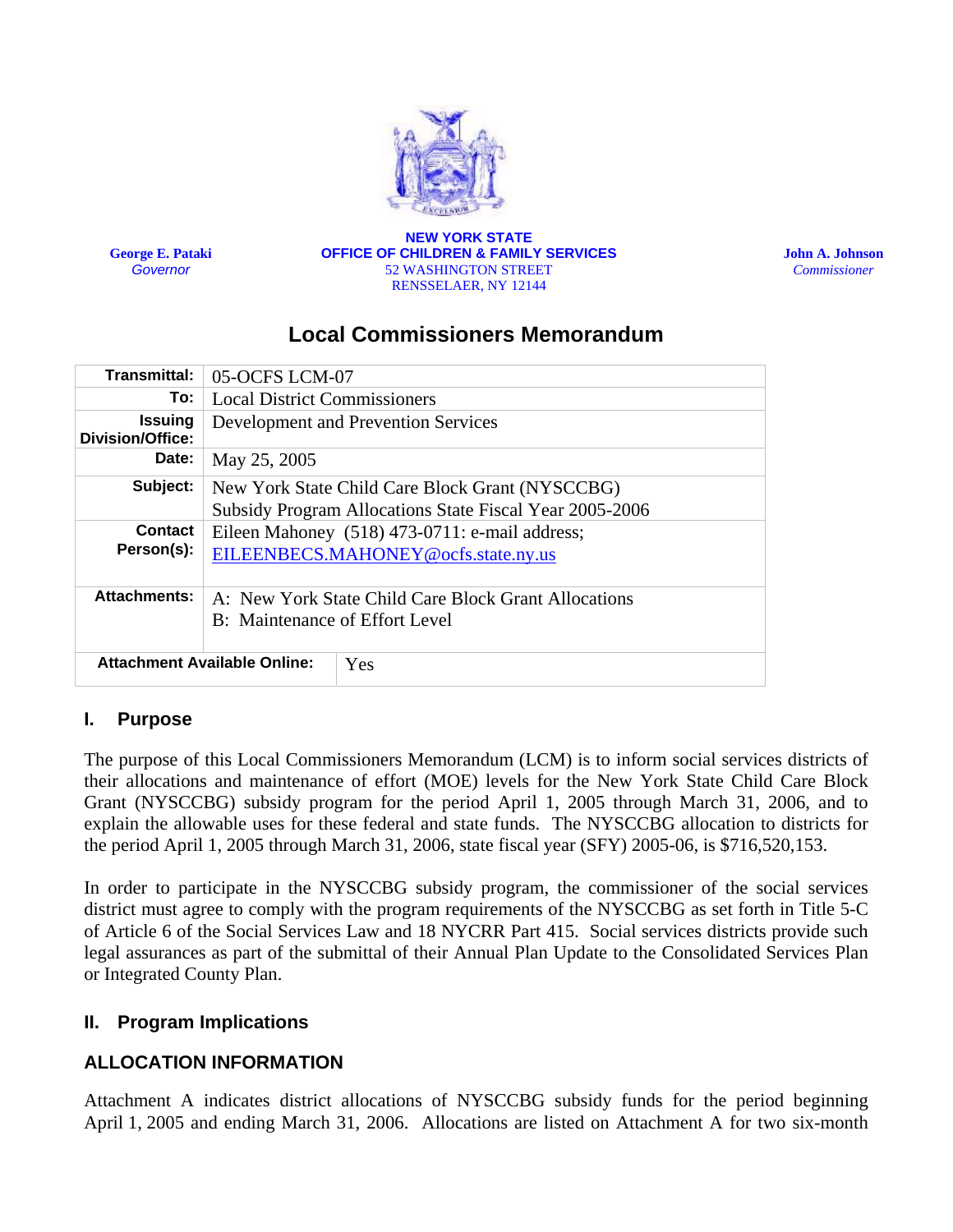periods to allow for the reporting of federal funds on a federal fiscal year basis. The allocations cover the period April 1, 2005 to September 30, 2005, the last half of federal fiscal year 2004-05, and the period October 1, 2005 to March 31, 2006, the first half of federal fiscal year 2005-06. Local social services districts were issued their NYSCCBG allocations for the first half of the federal fiscal year 2004-05, October 1, 2004 through March 31, 2005, in 04 OCFS LCM-09. Any unspent NYSCCBG funds for the period October 1, 2004 to March 31, 2005 will be carried into, and be available for, the period ending September 30, 2005.

The allocation methodology is consistent with prior years in that it takes into account:

- a base allocation that reflects historical expenditures;
- the work participation rate required of the district under welfare reform;
- the relative cost of child care in each district;
- the percentage of low-income children residing in that district; and
- a weighting factor related to district utilization of its child care funds. However, this factor has been modified to only look at the spending in the previous state fiscal year as a function of the district's NYSCCBG base allocation for that same year excluding any rollover funds. In addition, a one-time adjustment was made to allocations for the April 2005 through September 2005 period to provide for a full Federal fiscal year impact of this change.

In addition, a new weighting factor was used to allocate a portion of the funds that reflects proportional use of legally-exempt child care providers by subsidy recipients in each local social services district. This factor is in recognition of a projected partial year implementation of enhanced standards for local district oversight of legally-exempt child care providers.

An adjustment was made to the portion of the allocation that covers the period April 1, 2005 to September 30, 2005, the last half of federal fiscal year 2004-05, so that districts that have a "roll-over" of NYSCCBG funds from previous years fully expend these funds first, prior to accessing new current year funding.

In recognition that counties may have started planning on the basis of the Executive Budget, all county allocations are at least equal to the preliminary NYSCCBG allocation shared with local social services commissioners in a February 11, 2005 letter from Deputy Commissioners Costello and Brown.

There will be no separate child care reserve fund allocations for SFY 2005-06. However, the New York State Budget for SFY 2005-06 also creates and funds the Flexible Fund for Family Services (FFFS). This \$600 million fund will provide districts with long-sought flexibility in establishing local funding priorities. Districts may transfer a portion of their FFFS allocations to the NYSCCBG to use for child care services. Districts will be receiving separate guidance on the process for electing to transfer a portion of their FFFS allocation to the NYSCCBG.

Each social services district may expend no more than five percent of its NYSCCBG allocation, including any funds transferred from FFFS, for administrative activities. Administrative activities **do not** include the costs of providing direct services such as eligibility determinations and redeterminations; preparation and participation in judicial hearings; child care placements; the recruitment, licensing, inspection, review and supervision of child care placements; rate setting; resource and referral services; training; and the establishment and maintenance of computerized child care information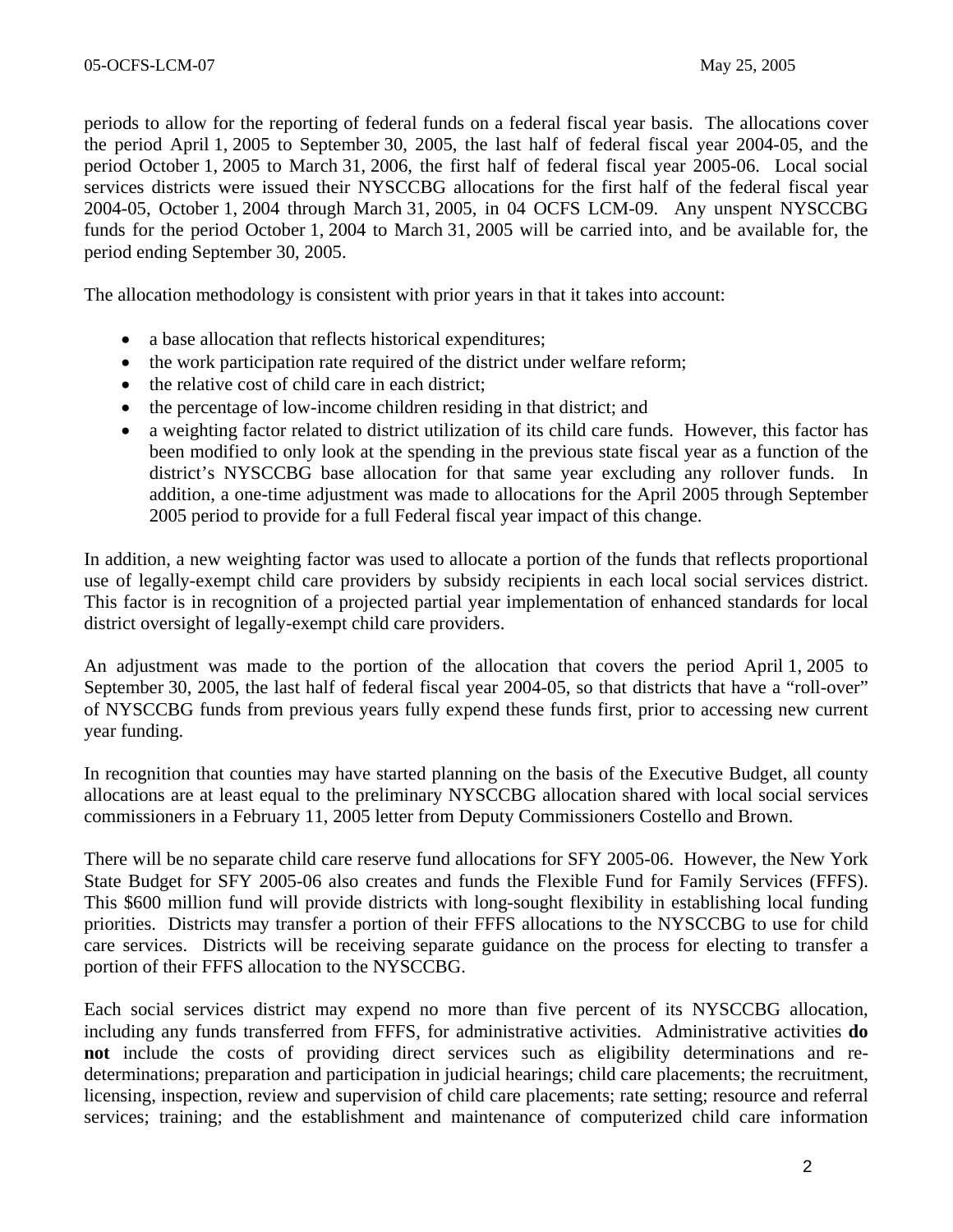systems.

Districts, at their option, may make payments for eligible families for transportation to and from a child care provider. Districts will be reimbursed for transportation expenses charged by a child care provider that are separate and apart from the regular rate charged by the provider. Also, the district may make arrangements using other providers of transportation services. Expenditures for transportation are reimbursed as a program cost under the district's NYSCCBG allocation if the provision of transportation services is included in the district's Consolidated Services Plan or Integrated County Plan.

Any portion of a district's NYSCCBG allocation for the period October 1, 2004 through September 30, 2005 (including FFFS funds transferred to the NYSCCBG) that is not claimed by the district by March 31, 2006 will be available to the district through the end of federal fiscal year 2005-06, which is September 30, 2006. Claims for the period October 1, 2004 through September 30, 2005 cannot be rolled forward into the next federal fiscal year.

#### **ELIGIBLE FAMILIES**

There are three broad categories of families eligible for child care services under the NYSCCBG when such care is not otherwise available from the caretaker(s) of the child in need of services. Eligible families are defined in 18 NYCRR 415.2. Social services districts are required to include this information in the district's Consolidated Services Plan or Integrated County Plan, including those families that the district has chosen to serve and prioritize under categories two and three given below:

- The first category is families that are eligible for a child care guarantee.
- The second category is families that are eligible if funds are available. This category includes such families as low-income working families and teen parents who are completing high school.
- The third category is families that are eligible if funds are available and if the district includes them as eligible families in the child care section of the Consolidated Services Plan or Integrated County Plan.

#### **PARENTAL CHOICE**

Social services districts must inform parents or caretakers requesting NYSCCBG services that they may:

a) choose to have care provided by one of the child day care providers with whom the social services district has contracted for the provision of child care services; or

b) request a child care certificate which enables the parents or caretakers to select from a full range of child care arrangements including care by regulated child care providers and providers of legally exempt child care.

Parents or the child's caretakers must be given discretion in selecting or arranging for the purchase of child care services from any eligible provider. The case record should document that parents or caretakers have been apprised of the full range of providers eligible for payment and of their right to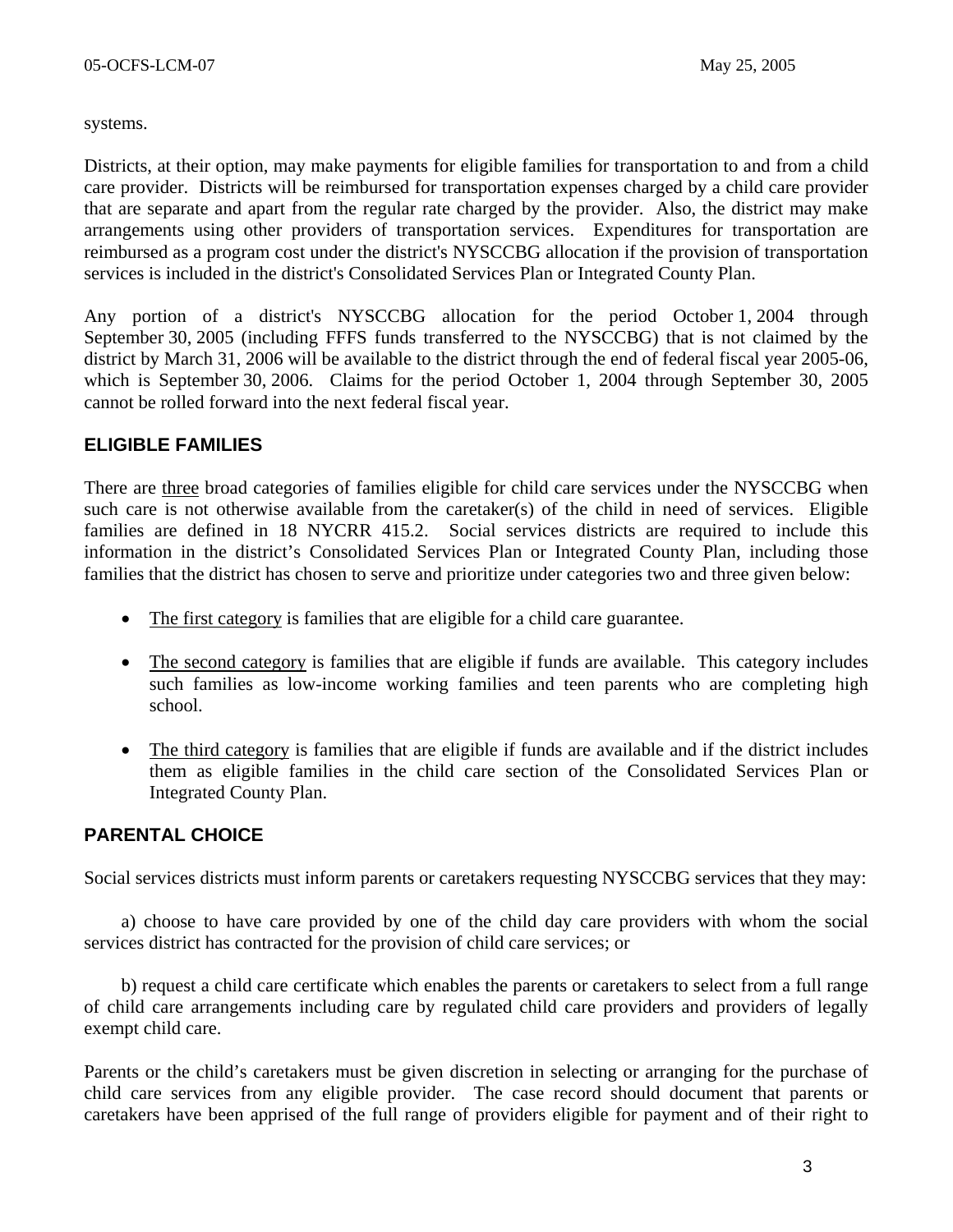elect to use a child care certificate. Social services districts must allow parents to select, and must have a method to pay, any and all legal providers with whom they do not contract. A contract may not be made a condition of receiving payment from NYSCCBG funds.

#### **REIMBURSEMENT**

Claims for expenditures for child care services for families receiving public assistance will be reimbursed at 75 percent with NYSCCBG funds up to the district's NYSCCBG allocation. Claims for expenditures for child care services for all other eligible families will be reimbursed at 100 percent NYSCCBG funds, as long as the district's maintenance of effort (MOE) is met, up to the district's NYSCCBG allocation.

#### **MAINTENANCE OF EFFORT**

Social services districts must maintain local spending for child care services at a level established by the Office of Children and Family Services in accordance with State statute. The MOE for each social services district is listed in Attachment B. Note that the MOE has not changed from the previous year.

The MOE was calculated by totaling the local district share of expenditures in federal fiscal year 1994- 1995 for child care services claimed under the following categories: State Low Income Day Care program and administrative costs, Transitional Child Care, At-Risk Low Income Child Care, Child Care and Development Block Grant, Emergency Assistance to Families, JOBS-related child care and employment-related child care. In addition, the MOE for those social services districts participating in the Child Assistance Program (CAP) was adjusted to reflect the district share for federal fiscal year 1996-1997 CAP child care expenditures included in their NYSCCBG allocation.

Each social services district must meet its MOE level in cash in federal fiscal year 2004-05 and in each subsequent federal fiscal year. The MOE is met by the 25 percent local share of claims for expenditures for public assistance recipients as reported on Schedule H and any other non-Title XX expenditures that are allowable but not reimbursed under the district's NYSCCBG allocation. Claims submitted under NYSCCBG will be processed to ensure that the district's MOE requirement is met. Claims for administrative costs exceeding the five percent administrative cap will not count toward meeting the MOE and will not be eligible for federal and state reimbursement.

#### **SYSTEMS INFORMATION**

Procedures for the authorization of payment for child care services in the Welfare Management System (WMS) are as follows:

For child care payments for eligible families applying for or receiving public assistance, districts can continue to use the DSS-3209 IM/WMS Authorization. Districts may, at their option, utilize the DSS-2970 WMS Services Authorization to authorize payment for child care for public assistance families. Service Type Suffix Code (Data Element #23021) value "S" designates child care services funded under the NYSCCBG for public assistance applicants/recipients and reimbursed at 75 percent federal and state share up to the district's allocation ceiling.

Districts have the option to authorize payments for child care for NYSCCBG eligible families not in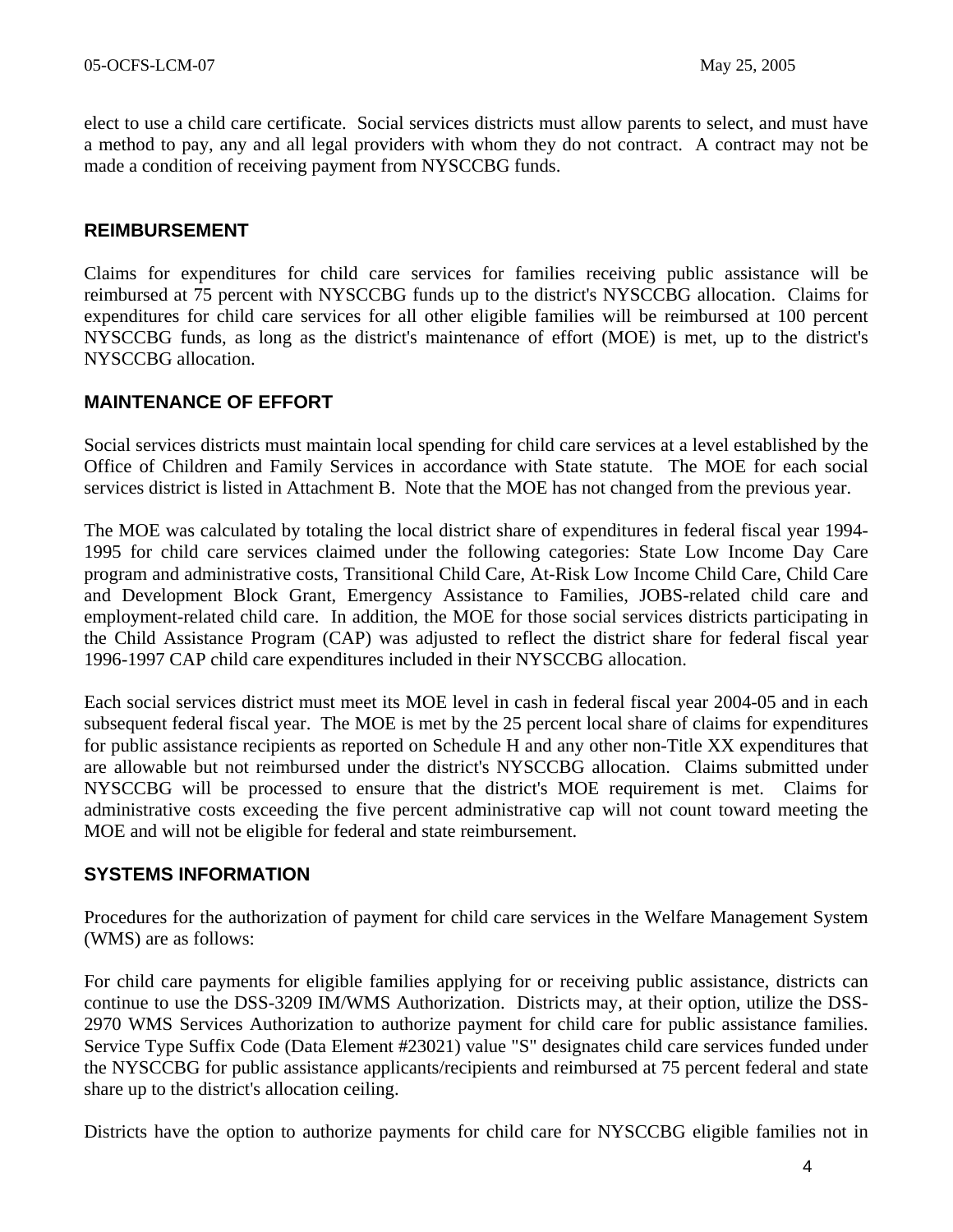receipt of public assistance on the DSS-3209 for Food Stamps and Medical Assistance only cases.

For all other eligible families, districts must authorize payment in WMS/Services by using Service Type Suffix Code value "R" on the DSS-2970 WMS Services Authorization that designates child care services funded under NYSCCBG for non-public assistance families and reimbursed at 100 percent federal and state share up to the district's allocation ceiling.

In circumstances of an adult only public assistance case in which the children are not included in the public assistance filing unit, child care payment is authorized as a public assistance family and reimbursed at 75 percent federal and state share. For cases in which children are in receipt of public assistance but the caretaker is not included in the public assistance filing unit, child care is authorized in WMS Services and reimbursed at 100 percent federal and state share up to the district's allocation ceiling.

WMS Services continues to support monitoring the issuance and return of child care certificates. Instructions for the child care certificate are included in 92 LCM-138 and in the BICS Operations Manual, page A-82, BICS Production Request 32, in the edition dated April 1, 1993. Information is also provided in the BICS Services Payment Processing Manual, II. Authorizations, E. Self Selected Day Care Certificates, pages II 25-27.

## **CLAIMING INSTRUCTIONS**

NYSCCBG expenditures for child care subsidies for families receiving public assistance are claimed on Schedule H Non-Title XX Services for Recipients (LDSS-4283), line 2 (Day Care Services for Children), column 11 (Day Care Block Grant 75%). NYSCCBG program expenditures for child care subsidies for all other eligible families are claimed on the Schedule H, line 2, column 10 (Day Care Block Grant 100%). Please refer to the Fiscal Reference Manual, Volume 2, Chapter 3 for detailed instructions for completing the Schedule H.

NYSCCBG child counts and expenditures also must be reported on the Schedule G-2 Summary of Payments for Day Care (LDSS-2109EL). Expenditures made under the services types allowed must be reported on the Schedule G-2, via the Automated Claiming System. The BICS Schedule G-2 report provides the information needed to file the report. Please refer to the Fiscal Reference Manual, Volume 2, Chapter 3 for Schedule G-2 instructions.

Administrative expenditures for the NYSCCBG are claimed in accordance with the Services Random Moment Study (RMS) as Child Care Block Grant costs on line 5, section 1 (associated A-87 costs are claimed on line 3, section 2) of the Schedule D-2, Allocation for Claiming of General Services Expenditures (LDSS-2347B). Instructions for completing the Schedule D-2 are contained in Chapter 9 of Volume 3 of the Fiscal Reference Manual County Cost Allocation Plan for districts outside of New York City. For New York City, the instructions are contained in Chapter 9 of Volume 4 of the Fiscal Reference Manual.

TRAINING COSTS: Claiming instructions for district administrative expenditures related to the training of employees which are claimed on the Schedule D-6 "Reimbursement For Training" (LDSS-2347-C) for the NYSCCBG program are covered in Chapter 13 of Volume 3 of the Fiscal Reference Manual for districts outside of New York City. New York City should refer to Volume 4 of the Fiscal Reference Manual.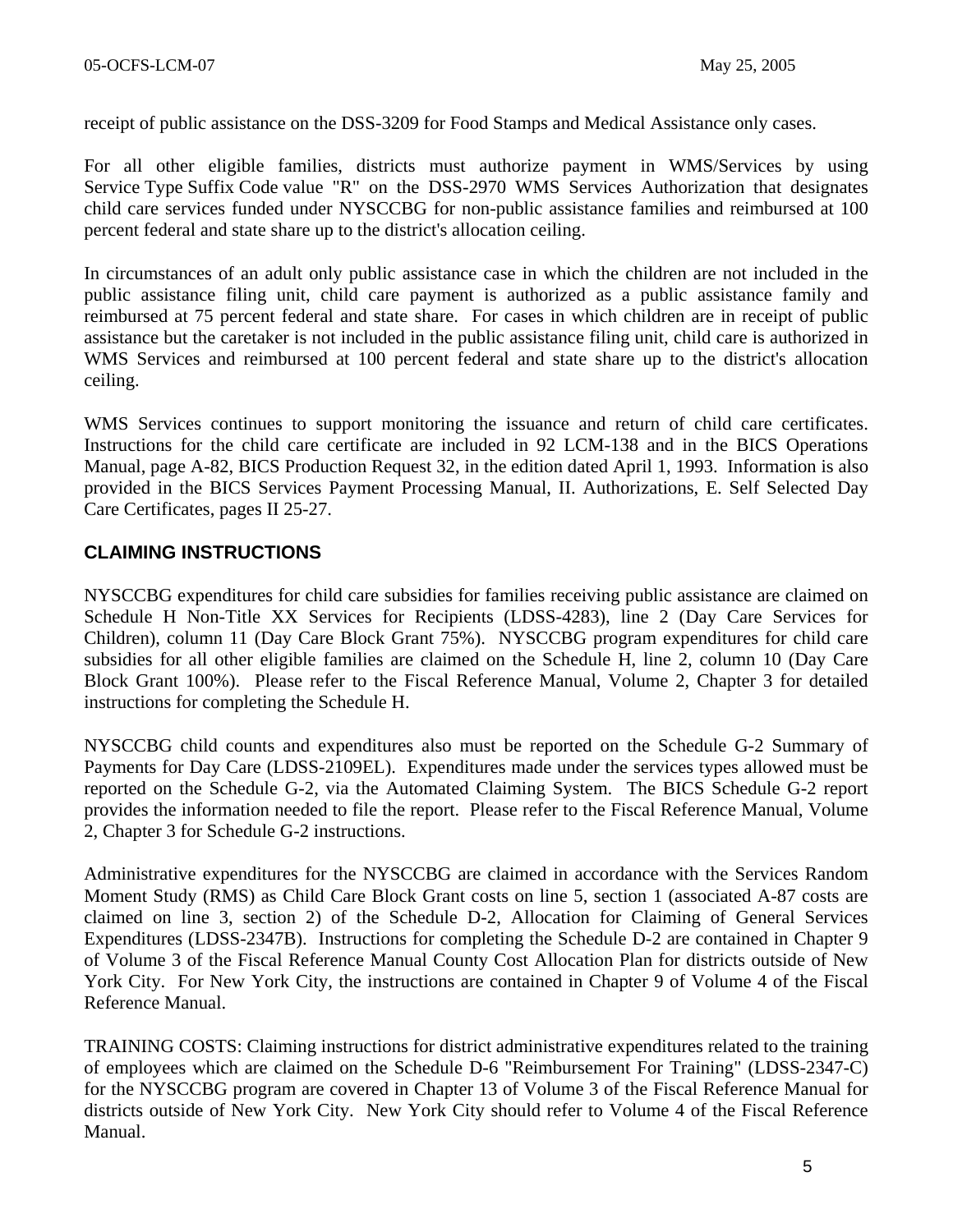## **CONTACT PERSON**

If you have any questions regarding information contained in this LCM, please contact Eileen Mahoney of the Bureau of Early Childhood Services at (518) 473-0711. Ms. Mahoney also may be contacted via e-mail at [EILEENBECS.MAHONEY@ocfs.state.ny.us](mailto:EILEENBECS.Mahoney@dfa.state.ny.us)

If you have any fiscal questions, please contact the Bureau of Financial Services:

Region 5 - Michael Borenstein at (631) 854-9704; e-mail address: [Michael.Borenstein@otda.state.ny.us.](mailto:Michael.Borenstein@dfa.state.ny.us)

Region 6 - Marian Borenstein at (212) 383-1735; e-mail address: [Marian.Borenstein@otda.state.ny.us.](mailto:Marian.Borenstein@otda.state.ny.us)

 $\overline{\phantom{a}}$  ,  $\overline{\phantom{a}}$  ,  $\overline{\phantom{a}}$  ,  $\overline{\phantom{a}}$  ,  $\overline{\phantom{a}}$  ,  $\overline{\phantom{a}}$  ,  $\overline{\phantom{a}}$  ,  $\overline{\phantom{a}}$  ,  $\overline{\phantom{a}}$  ,  $\overline{\phantom{a}}$  ,  $\overline{\phantom{a}}$  ,  $\overline{\phantom{a}}$  ,  $\overline{\phantom{a}}$  ,  $\overline{\phantom{a}}$  ,  $\overline{\phantom{a}}$  ,  $\overline{\phantom{a}}$ 

If you have WMS/Services questions, please contact Dan McCarthy of the OCFS IT Operations at 800- 342-3727; E-mail address: [Dan.McCarthy@ocfs.state.ny.us](https://webmail.state.ny.us/exchange/AW1160/Inbox/Draft LCMs.EML/ALLOCATION 2004-2005 DRAFT LCM_.doc/C58EA28C-18C0-4a97-9AF2-036E93DDAFB3/Dan.McCarthy@dfa.state.ny.us)

If you have WMS/IM questions, please contact Tully Lenihan of the Office of Temporary and Disability Assistance at (518) 474-8749; E-mail address: [Tully.Lenihan@otda.state.ny.us.](https://webmail.state.ny.us/exchange/AW1160/Inbox/Draft LCMs.EML/ALLOCATION 2004-2005 DRAFT LCM_.doc/C58EA28C-18C0-4a97-9AF2-036E93DDAFB3/Tully.Lenihan@dfa.state.ny.us)

*Susan A. Costello s/s Larry G. Brown s/s* 

Susan A. Costello Larry G. Brown Deputy Commissioner Deputy Commissioner

Division of Administration Division of Development and Prevention Services

Region 1-4 - Virginia Scala at (518) 474-7549; e-mail address: [Virginia.Scala@otda.state.ny.us](mailto:Virginia.Scala@dfa.state.ny.us)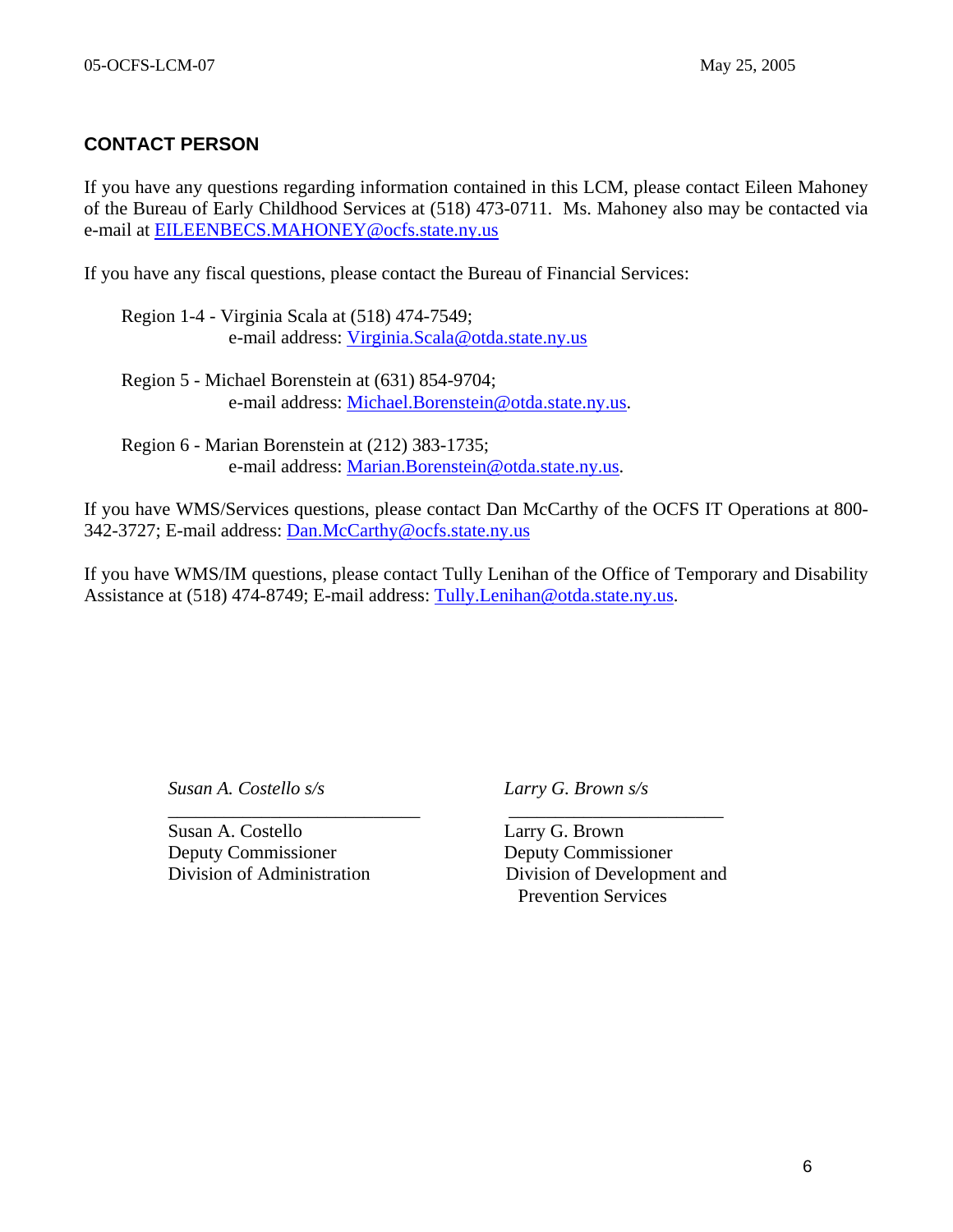#### **ATTACHMENT A NEW YORK STATE CHILD CARE BLOCK GRANT LOCAL DISTRICT ALLOCATIONS 4/1/2005 - 3/31/2006**

|               | APRIL 1, 2005      | OCTOBER 1, 2005 |              |
|---------------|--------------------|-----------------|--------------|
|               | THROUGH            | THROUGH         | TOTAL        |
| DISTRICT      | SEPTEMBER 30, 2005 | MARCH 31, 2006  | ALLOCATION   |
|               |                    |                 |              |
| Albany        | \$5,631,155        | \$5,498,036     | \$11,129,191 |
| Allegany      | \$454,254          | \$545,265       | \$999,519    |
| <b>Broome</b> | \$533,178          | \$2,614,882     | \$3,148,060  |
| Cattaraugus   | \$1,033,368        | \$984,305       | \$2,017,673  |
| Cayuga        | \$829,324          | \$864,015       | \$1,693,339  |
| Chautauqua    | \$2,946,301        | \$2,322,087     | \$5,268,388  |
| Chemung       | \$1,579,593        | \$1,643,991     | \$3,223,584  |
| Chenango      | \$608,512          | \$599,833       | \$1,208,345  |
| Clinton       | \$763,381          | \$525,930       | \$1,289,311  |
| Columbia      | \$634,410          | \$567,326       | \$1,201,736  |
| Cortland      | \$662,020          | \$637,568       | \$1,299,588  |
| Delaware      | \$362,759          | \$620,314       | \$983,073    |
| Dutchess      | \$2,607,015        | \$2,510,092     | \$5,117,107  |
| Erie          | \$16,036,238       | \$15,581,097    | \$31,617,335 |
| Essex         | \$163,749          | \$351,222       | \$514,971    |
| Franklin      | \$661,054          | \$634,178       | \$1,295,232  |
| Fulton        | \$598,113          | \$568,433       | \$1,166,546  |
| Genesee       | \$369,066          | \$760,654       | \$1,129,720  |
| Greene        | \$499,110          | \$337,027       | \$836,137    |
| Hamilton      | \$28,498           | \$55,026        | \$83,524     |
| Herkimer      | \$719,609          | \$473,676       | \$1,193,285  |
| Jefferson     | \$1,089,025        | \$1,711,735     | \$2,800,760  |
| Lewis         | \$348,401          | \$208,089       | \$556,490    |
| Livingston    | \$360,313          | \$624,287       | \$984,600    |
| Madison       | \$697,387          | \$420,880       | \$1,118,267  |
| Monroe        | \$18,949,112       | \$18,586,177    | \$37,535,289 |
| Montgomery    | \$201,066          | \$611,251       | \$812,317    |
| Nassau        | \$14,820,581       | \$12,197,043    | \$27,017,624 |
| Niagara       | \$3,038,841        | \$1,860,629     | \$4,899,470  |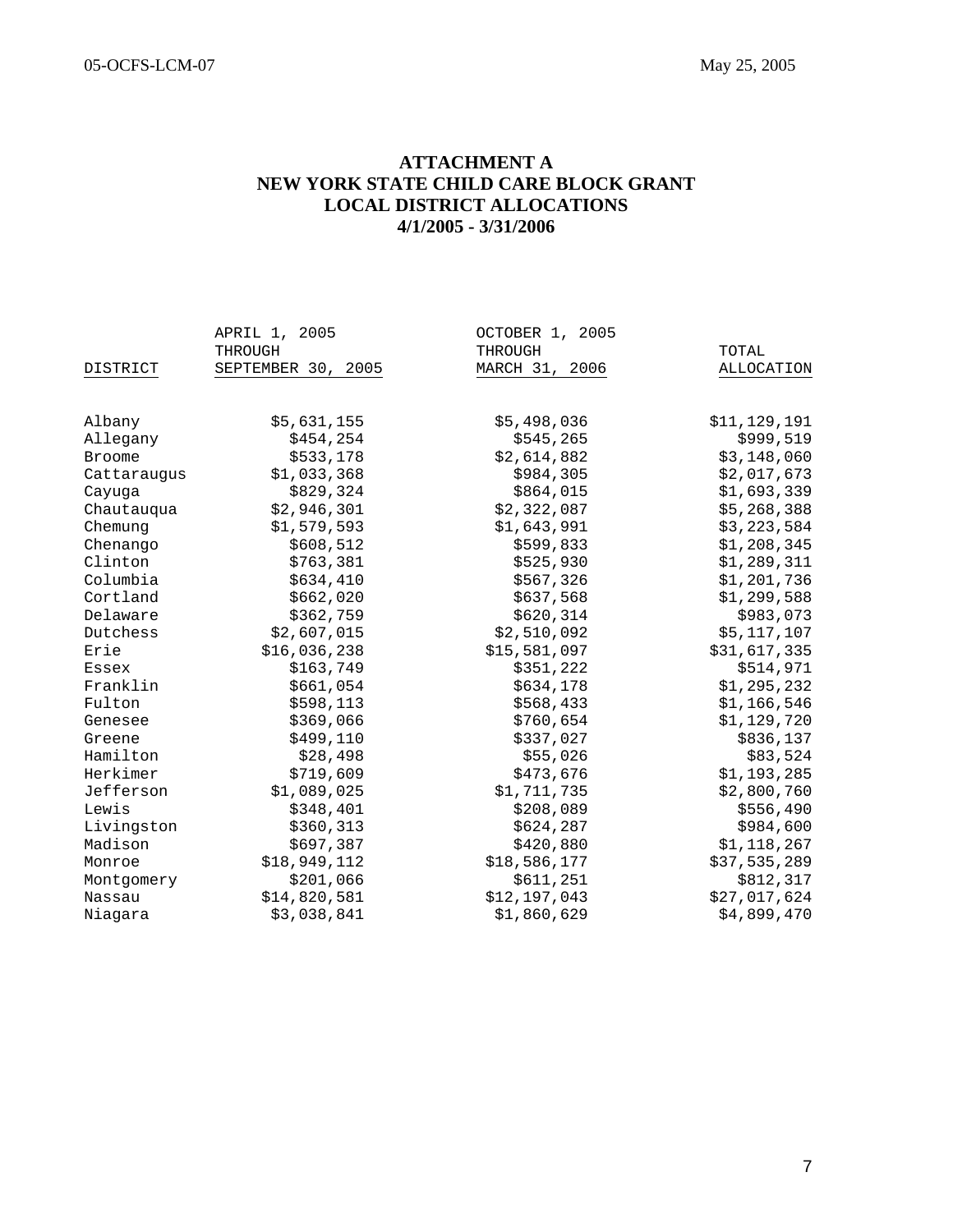#### **ATTACHMENT A NEW YORK STATE CHILD CARE BLOCK GRANT LOCAL DISTRICT ALLOCATIONS 4/1/2005 - 3/31/2006**

|               | APRIL 1, 2005      | OCTOBER 1, 2005 |               |
|---------------|--------------------|-----------------|---------------|
|               | THROUGH            | THROUGH         | TOTAL         |
| DISTRICT      | SEPTEMBER 30, 2005 | MARCH 31, 2006  | ALLOCATION    |
|               |                    |                 |               |
| Oneida        | \$4,333,249        | \$3,600,087     | \$7,933,336   |
| Onondaga      | \$7,465,615        | \$6,856,374     | \$14,321,989  |
| Ontario       | \$1,106,749        | \$1,145,098     | \$2,251,847   |
| Orange        | \$3,814,375        | \$3,651,514     | \$7,465,889   |
| Orleans       | \$658,365          | \$621,950       | \$1,280,315   |
| Oswego        | \$1,397,493        | \$1,328,652     | \$2,726,145   |
| Otsego        | \$727,987          | \$393,363       | \$1,121,350   |
| Putnam        | \$468,608          | \$406,078       | \$874,686     |
| Rensselaer    | \$1,499,016        | \$1,599,686     | \$3,098,702   |
| Rockland      | \$4,023,661        | \$3,117,160     | \$7,140,821   |
| St. Lawrence  | \$1,859,302        | \$1,308,558     | \$3,167,860   |
| Saratoga      | \$1,399,766        | \$1,259,943     | \$2,659,709   |
| Schenectady   | \$2,453,492        | \$2,384,770     | \$4,838,262   |
| Schoharie     | \$98,514           | \$330,008       | \$428,522     |
| Schuyler      | \$221,071          | \$293,676       | \$514,747     |
| Seneca        | \$452,029          | \$309,766       | \$761,795     |
| Steuben       | \$2,406,578        | \$1,315,279     | \$3,721,857   |
| Suffolk       | \$16,648,788       | \$16,026,217    | \$32,675,005  |
| Sullivan      | \$1,068,633        | \$1,028,284     | \$2,096,917   |
| Tioga         | \$673,187          | \$557,430       | \$1,230,617   |
| Tompkins      | \$682, 292         | \$1,025,553     | \$1,707,845   |
| Ulster        | \$2,238,276        | \$1,989,036     | \$4,227,312   |
| Warren        | \$775,126          | \$743,699       | \$1,518,825   |
| Washington    | \$407,281          | \$710,988       | \$1,118,269   |
| Wayne         | \$979,549          | \$602,749       | \$1,582,298   |
| Westchester   | \$11,528,608       | \$14,290,408    | \$25,819,016  |
| Wyoming       | \$301,807          | \$478,607       | \$780,414     |
| Yates         | \$316,717          | \$295,565       | \$612,282     |
| New York City | \$215,897,192      | \$210,805,848   | \$426,703,040 |
| State Total   | \$363,128,759      | \$353,391,394   | \$716,520,153 |